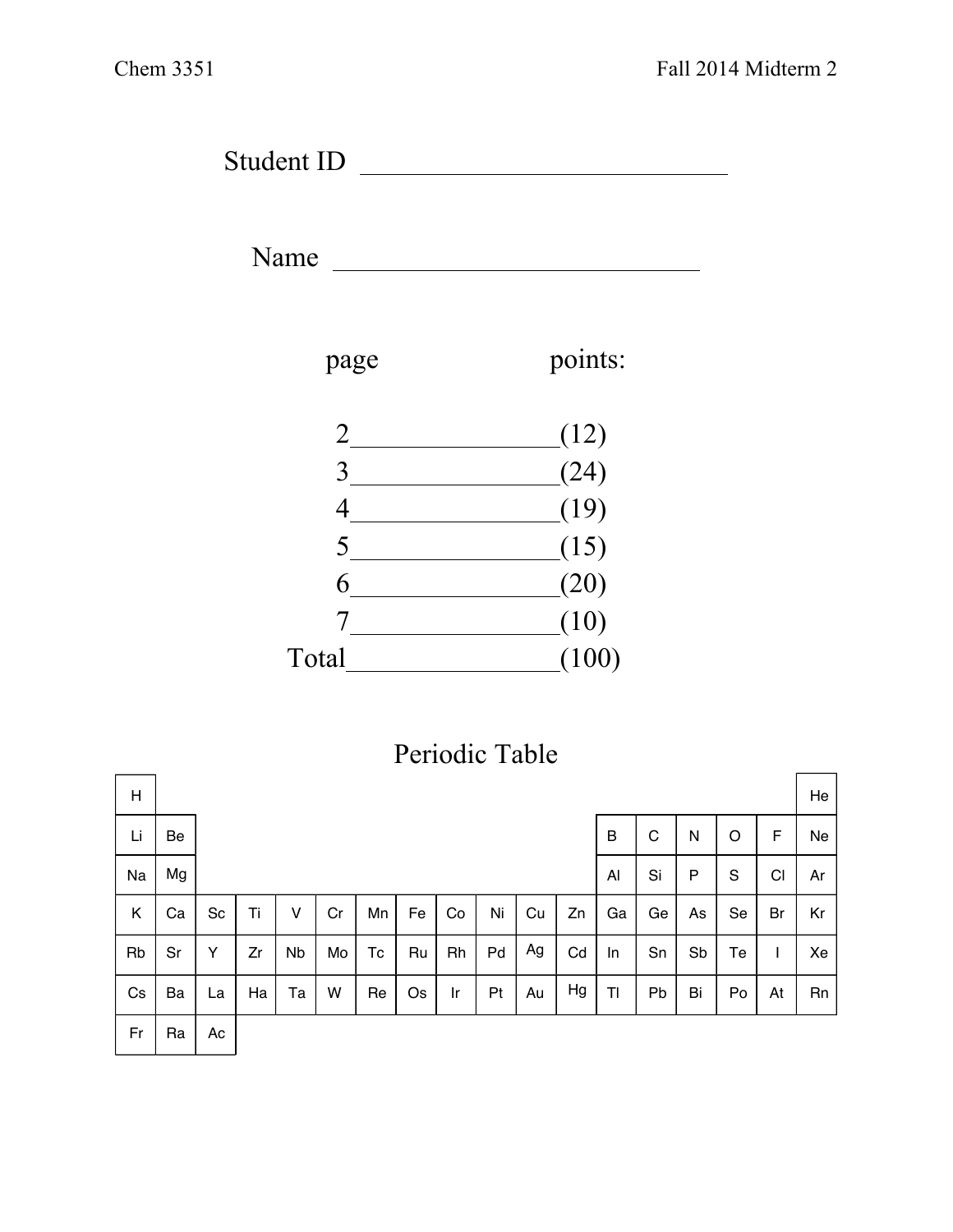1. Draw the structure of the following compounds (6 pts). A) (*R*)-3-methyl-1-pentene

B) (3*S*,4*S*)-3,4-dimethylhexane

2. Draw the most stable conformation of each of the following compounds (6 pts). A) O、OH HO



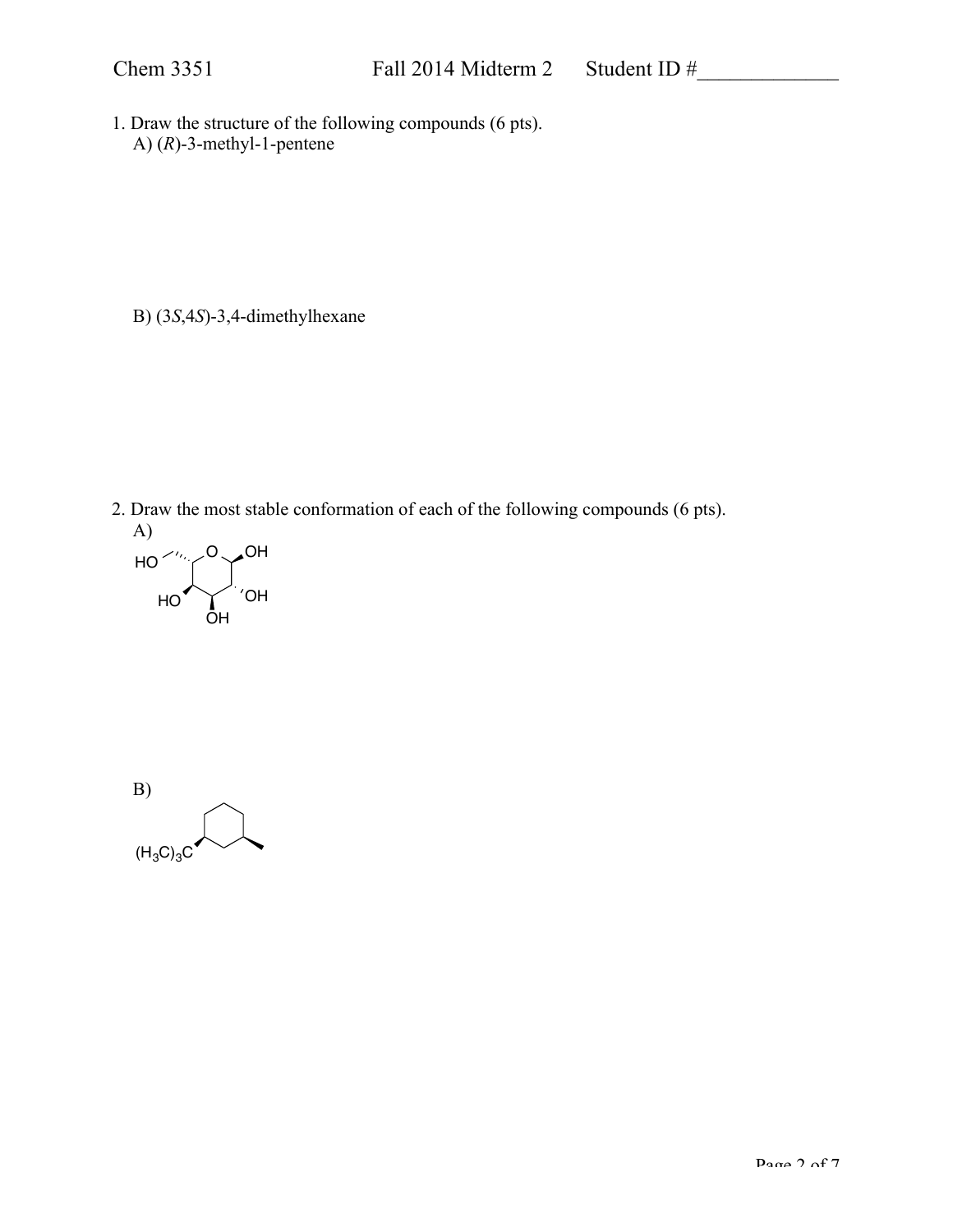3. Describe the relationship between the two structures in each of the pairs (16 pts).







4. Complete each of the following synthesis by providing an alkene starting material and necessary reagents (12 pts).

A)

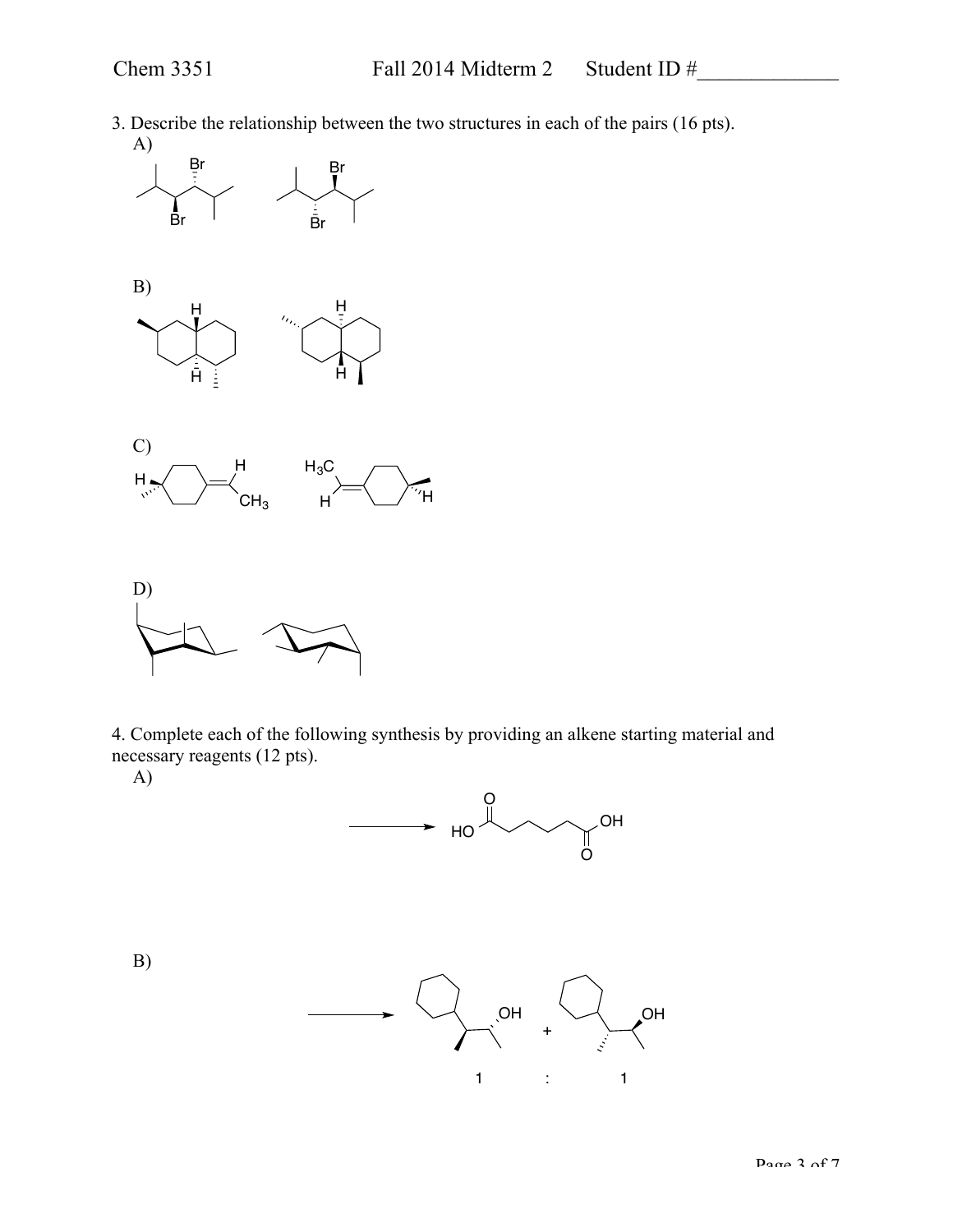C)



5. Give the structure and stereochemistry of the major product(s) expected in each of the following reaction. Give the absolute configuration  $(R \text{ or } S)$  of each chiral center in the product(s) (30 pts).

A) C CH2CH3 CH3 CH H H2C + H2 Pd/C

B)

$$
\bigcirc \longrightarrow \quad \frac{1) BH_3}{2) H_2O_2, \, \text{OH}^{\blacktriangleright}
$$

C)  

$$
+ Br_2 + H_2O \longrightarrow
$$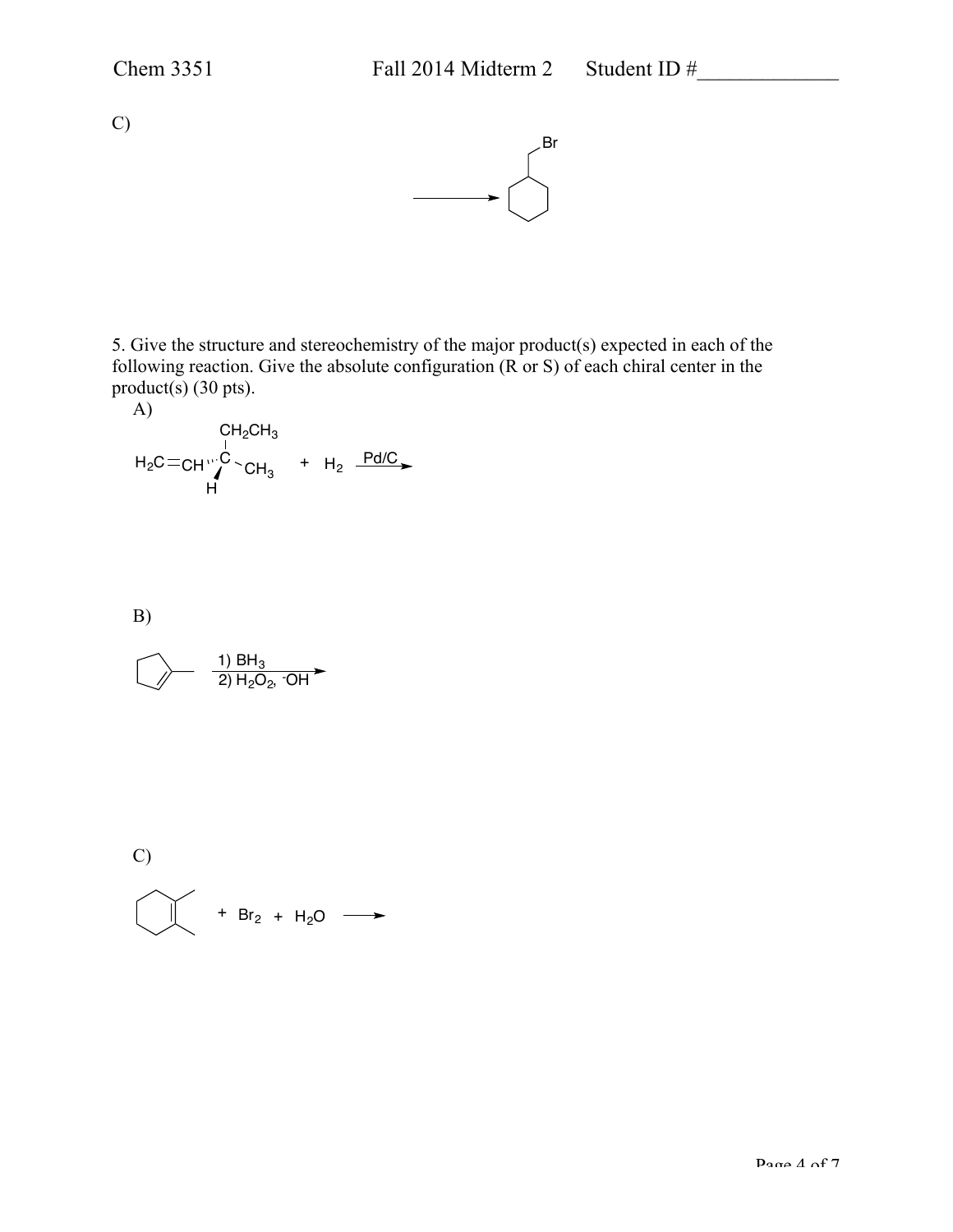D) <u>1) O<sub>3</sub></u> 2) H<sub>2</sub>O, H<sub>2</sub>O<sub>2</sub>

E)  

$$
+ H_2O \xrightarrow{H_3O^+}
$$

F)

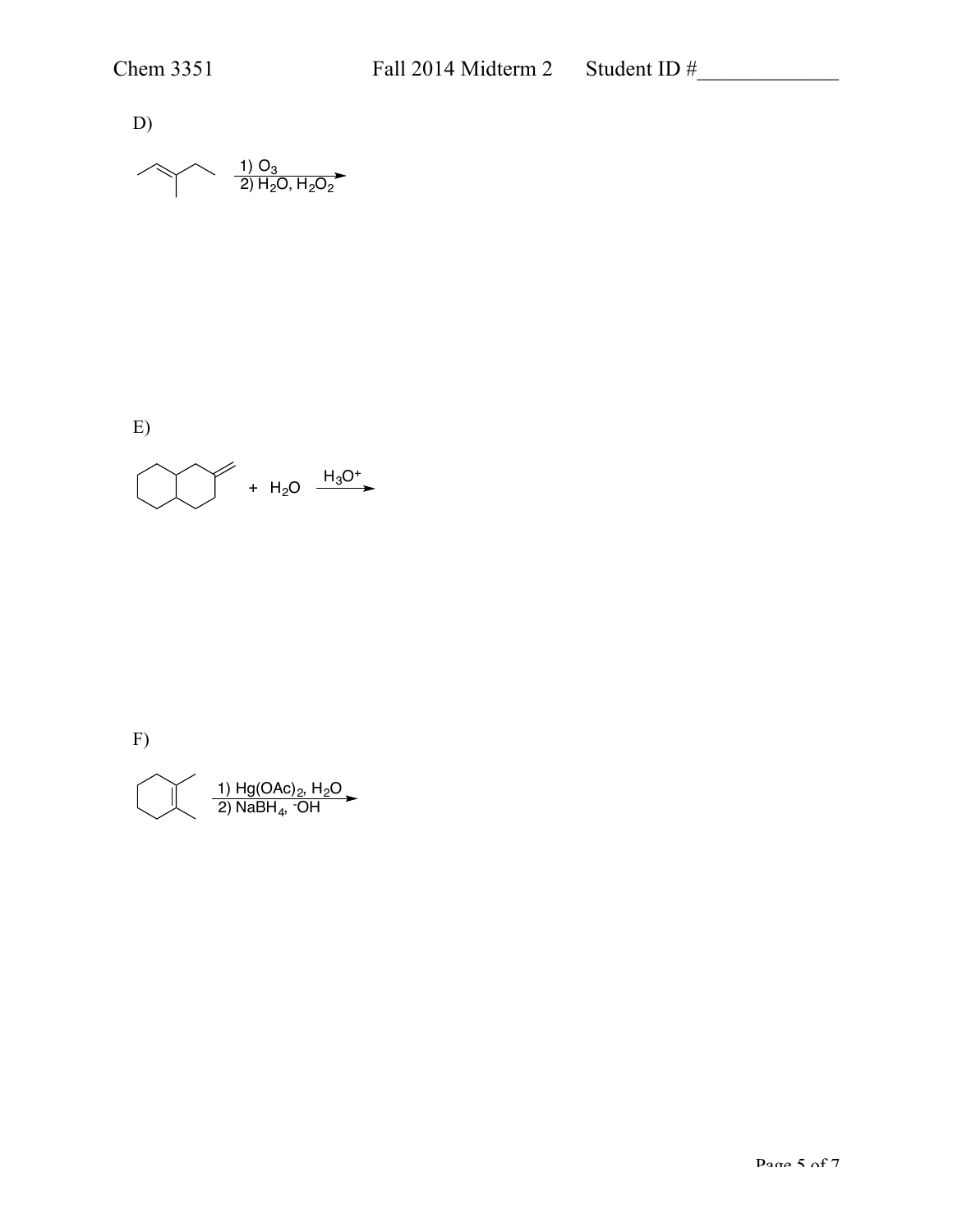6. Provide the mechanisms for the following reactions. Show every intermediate and all the arrows required for each step of the reaction. If there are multiple products, your mechanism should clearly show where they each come from (30 pts).

A)